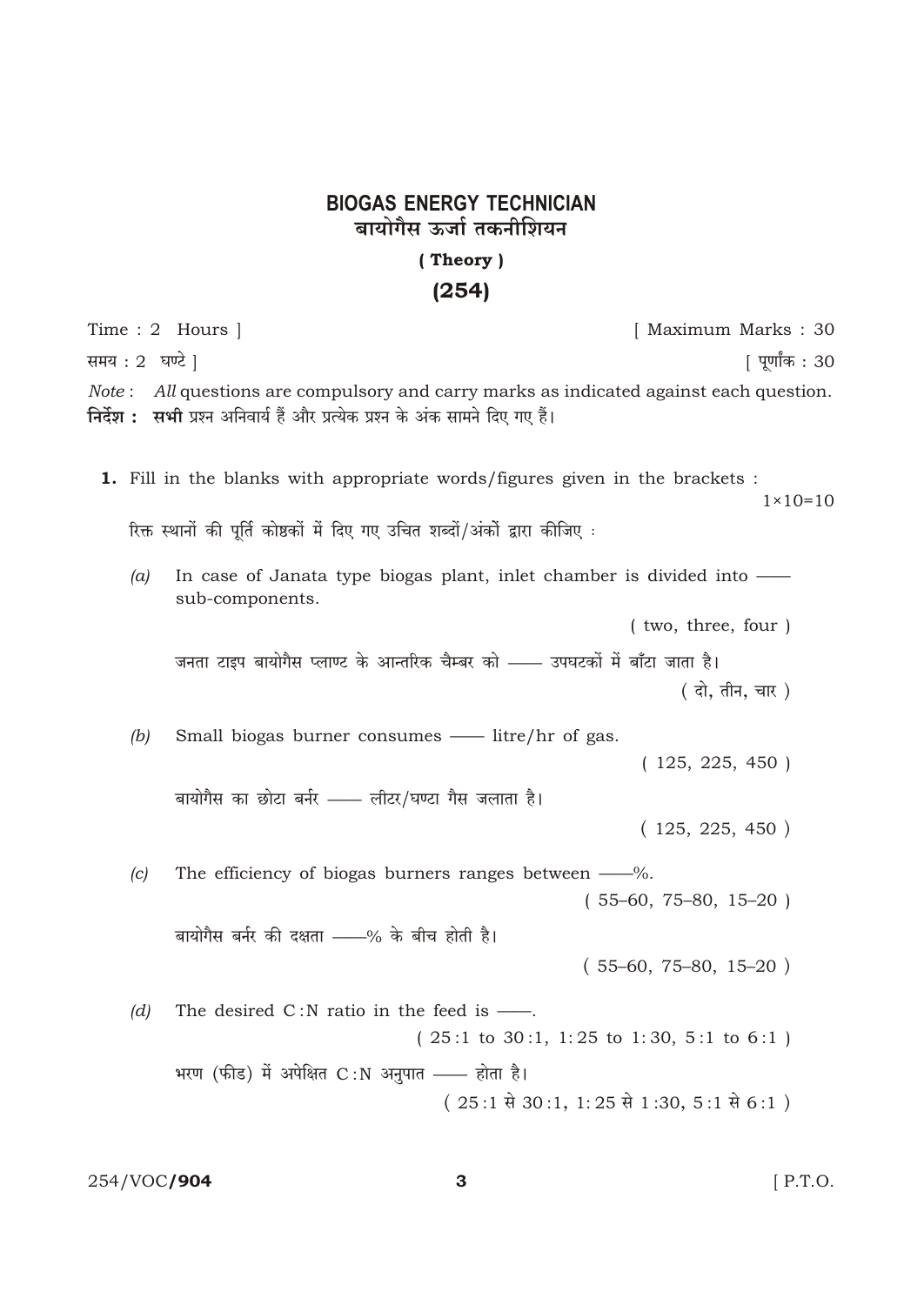If  $pH$  is above  $\longrightarrow$ , the slurry is alkaline.  $(e)$ 

 $(3, 5, 8)$ 

यदि घोल के pH का स्तर - से ऊपर है, तो घोल की प्रकृति क्षारीय होती है।  $(3, 5, 8)$ 

Location of leakage of gas from dome can be identified by applying the  $(f)$ -on dome.

( water, soap solution, limewater )

डोम पर - लगा कर डोम से होने वाले गैस रिसाव के स्थान का पता लगाया जा सकता है। (पानी, साबुन का घोल, चूने का पानी)

To check the construction of biogas plant, floor and walls are tapped with  $(a)$ the help of  $\frac{1}{\cdot}$ .

(hand, wooden stick, iron rod)

बायोगैस प्लाण्ट के निर्माण को जाँचने के लिए, आधार और दीवार को —— की मदद से बजाया जाता है।

( हाथ, लकड़ी के डंडे, लोह के डंडे)

 $(h)$ In case of KVIC type plant, inlet and outlet are provided by - pipes of 10-15 cm diameter.

(asbestos cement, steel, copper)

के० वी० आइ० सी० प्रकार के प्लाण्ट में प्रवेश और निकासी के लिए 10–15 से० मी० व्यास के - के पाइप लगाए जाते हैं।

(एस्बेस्टस सीमेन्ट, स्टील, ताँबे)

 $(i)$ From design consideration, the inside height of dome is kept about of the diameter of dome.

 $\left(\frac{1}{2}, \frac{1}{3}, \frac{1}{5}\right)$ 

डिजाइन के अनुसार डोम की भीतरी ऊँचाई उसके व्यास की लगभग —— रखी जाती है।  $\left(\frac{1}{2}, \frac{1}{3}, \frac{1}{5}\right)$ 

 $(j)$ Minimum gas yield per day (in cu. m) is from  $\frac{1}{\sqrt{1 - x^2}}$  feedstock. (cow-dung, sheep-dung, human excreta)

न्यनतम गैस प्राप्ति प्रतिदिन (घन मी० में) — फीड-सामग्री से होती है। ( गाय का गोबर, भेड़ की मीगन, मानव मलमूत्र )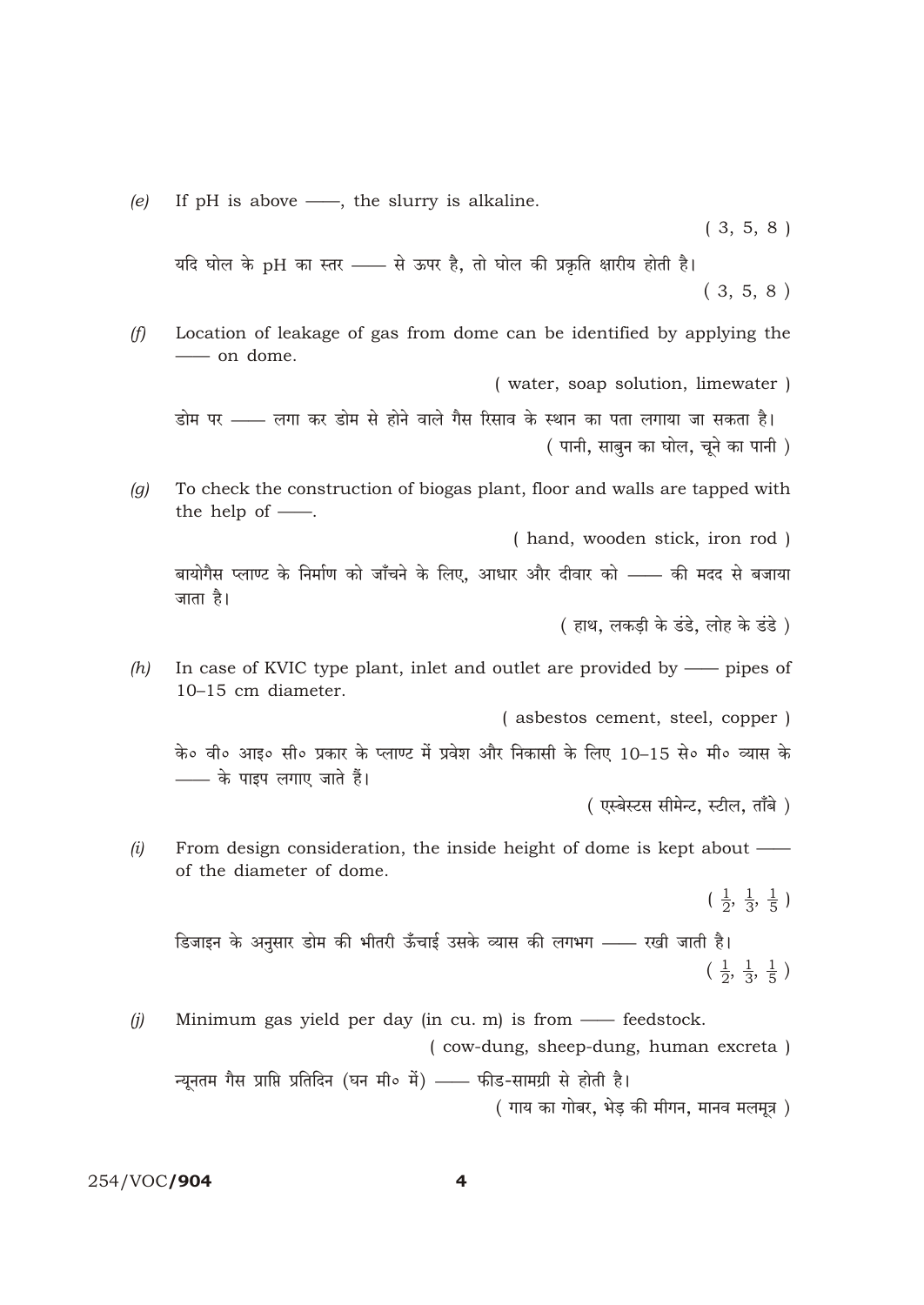- **2.** Indicate whether the following statements are True (T) or False (F) in the answer-book given :  $1 \times 10 = 10$ निम्नलिखित कथन सही (T) हैं या गलत (F), दी गई उत्तर-पुस्तिका में सूचित कीजिए:
	- $(a)$ The minimum number of cattle required to own a small biogas plant is 1. एक छोटे बायोगैस प्लाण्ट के लिए मवेशी की संख्या कम-से-कम 1 होनी चाहिए।
	- In winter the rate of digestion slows down, therefore less quantity of  $(b)$ cow-dung is required as compared to summer. जाड़े में पाचन (डाइजेशन) की दर धीमी हो जाती है, इसीलिए गर्मी की तुलना में गाय के गोबर की कम मात्रा की आवश्यकता होती है।
	- In case of cow-dung slurry, the slurry concentration should be 8-10%.  $|c|$ गाय के गोबर के घोल की समाहार-क्षमता (गाढापन) 8–10% होना चाहिए।
	- $(d)$ The pH of fresh slurry can be adjusted by adding limewater. ताजे घोल के pH का स्तर चूने का पानी मिला कर ठीक किया जा सकता है।
	- The cow-dung and water is mixed in 1:1 proportion and agitated  $(e)$ thoroughly in the inlet tank of KVIC floating-drum type plant. गाय के गोबर और पानी को 1:1 के अनुपात में मिलाया जाता है और के० वी० आइ० सी० चलायमान ड़म वाले प्लाण्ट के आन्तरिक टैंक में अच्छी प्रकार से हिलाया जाता है।
	- In Janata type biogas plant, the pressure of biogas is constant.  $(f)$ जनता प्रकार के बायोगैस प्लाण्ट में बायोगैस का दाब स्थिर रहता है।
	- The nitrogen percent can be enhanced by mixing urea in feed.  $(q)$ भरण (फीड) में नाइटोजन का प्रतिशत युरिया मिला कर बढाया जा सकता है।
	- Inadequate gas pressure may cause small flames in burners.  $(h)$ गैस के अपर्याप्त दाब के कारण बर्नर से छोटी ज्वाला निकल सकती है।
	- The slurry that comes from biogas plant does not find application in  $(i)$ agriculture and horticulture. बायोगैस प्लाण्ट से निकलने वाले घोल का उपयोग कृषि और बागवानी में नहीं होता है।
	- The heating value of biogas is less than that of electricity.  $(i)$ बायोगैस की ताप-क्षमता बिजली की ताप-क्षमता से कम होती है।